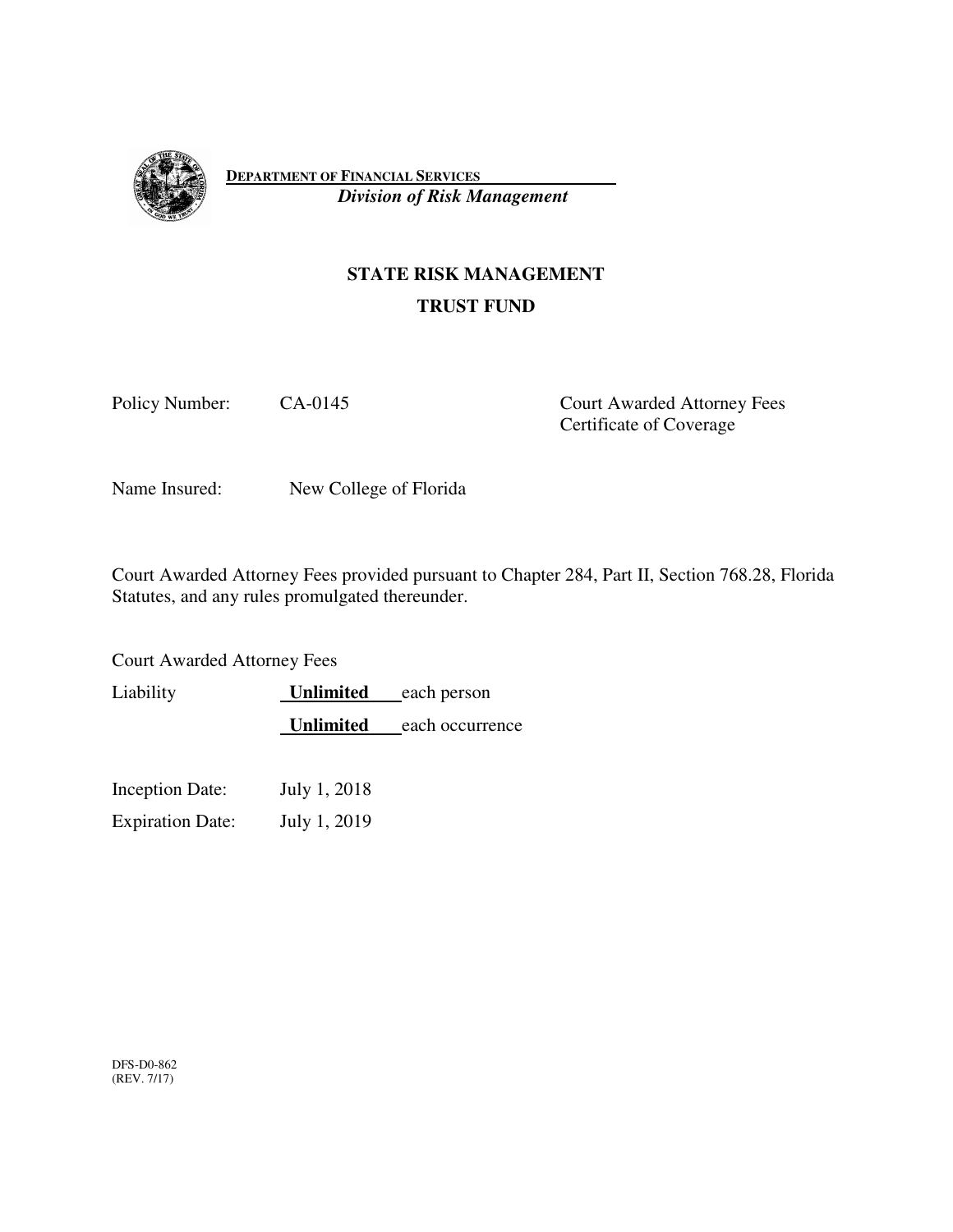

## **STATE RISK MANAGEMENT TRUST FUND COURT AWARDED ATTORNEY FEES CERTIFICATE OF COVERAGE**

In consideration of the provisions and stipulations contained herein or added hereto and for the premium charged, the State Risk Management Trust Fund, hereinafter referred to as the "Fund", certifies that the State department or agency named in this certificate is hereby provided court awarded attorney fees. Coverage shall be effective on the inception date at 12:01 a.m. standard time.

This certificate is comprised of the foregoing provisions and stipulations, together with such other provisions and stipulations as may be added hereto by the Fund in the future:

#### **I. COVERAGE**

To pay on behalf of the named insured, court awarded attorney fees and costs as set forth in Chapter 284, Part II, Florida Statutes, in other proceedings against the State, in which the State is not a prevailing party.

#### **II. SETTLEMENT**

The Department of Financial Services has the right to participate in the defense of any suit or appeal with respect to the payment of attorney fees.

#### **III. DEFINITIONS**

- **A. Named Insured**: The department or agency named herein.
- **B. Attorney's fees and Costs:** The reasonable and necessary attorney fees and costs incurred for all preparation, motions, hearings, trials, and appeals in a proceeding.
- **C. Prevailing Party:** A party prevails when a final judgment or order has been entered in favor of the party, or partially in favor of the party, and such judgment or order has not been reversed on appeal or the time for seeking judicial review of the order has expired.
- **D. Other Proceedings against the State:** All action against the State not related to the specific coverage accounts specified in Section 284.30 and 284.31, Florida Statutes.

#### **IV. EXCLUSIONS**

- This certificate does not apply to:
- (a) any attorney fees awarded by an Administrative Law Judge as a result of an administrative hearing or proceeding under Chapter 120, Florida Statutes
- (b) no award of attorney fees shall be made in any case in which the State is a nominal party
- (c) no attorney fees shall be paid if application for attorney fees has not been made in accordance with s.284.30, Florida Statutes
- (d) no attorney fees shall be paid in those instances where the action is part of a regulatory process and a separate Fund has been established to provide for the payment of court awarded fees and costs to a prevailing party
- (e) no award of attorney fees and costs will be paid due to inverse condemnation or eminent domain actions
- (f) no award of attorney fees and costs relating to 42 USC 1983 Federal Civil Rights actions for injunctive and declaratory relief shall be paid
- (g) no award of attorney fees and costs shall be paid due to actions arising from Employment Discrimination proceedings.
- (h) No award of attorney fees and costs shall be paid if it is determined that the Insured's action that precipitated the legal action was a gross abuse of the Insured's discretion or was done for an improper purpose. "Improper purpose" means participation in a proceeding primarily to harass or to cause unnecessary delay or for frivolous purpose or to

needlessly increase the cost of litigation, licensing, or securing the approval of an activity.

No award of attorney fees and costs shall be paid if such attorney fees and costs are awarded under Section 57.105, Florida Statutes.

#### **V. CONDITIONS**

- **A.** A party to a suit in any court, entitled to have attorney fees paid by the State must serve a copy of the pleadings claiming the fees on the Department of Financial Services in accordance with s.284.30, Florida Statutes.
- **B.** The Division of Risk Management shall assess the State agencies' premiums in accordance with the provisions as set forth in Chapter 284, Part II, Florida Statutes.

#### **C. Audit**

The Fund shall be permitted to examine and audit the insured's books and records at any time during the term of this certificate, as far as they relate to the premium bases or the subject matter of the certificate.

#### **D. Insured's Duties in the Event of Claim**

(1) Terms of Coverage

This certificate is issued for the purpose of confirming coverage as contemplated by Chapter 284, Part II, Florida Statutes. In the event of any conflict between provisions or coverages in this certificate and the provisions of any Florida Statutes or laws including, but not limited to the aforesaid, said statutes and laws shall control.

(2) Cancellation

Failure of the Fund to receive the amount of premiums billed to the insured agency within the time frames allowed by law may result in cancellation of the certificate of coverage. Payments must be made promptly from the insured's operating budget upon receipt of the premium bill as specified in Section 284.36, Florida Statutes, and lack of prompt payment will result in a request from the Fund to the Comptroller to transfer premiums from any available funds of the delinquent agency under the provisions of Section 284.44(7), Florida Statutes.

- (3) Action against the Fund No action shall lie against the Fund unless, as a condition precedent thereto, the insured has fully complied with all of the terms of this certificate and the provisions of Section 768.28, Florida Statutes.
- (4) a. Assistance and Cooperation of the Insured

 The insured shall cooperate with the Fund and, upon the Fund's request, assist in making settlements, make available all agency records pertaining to a specific claim, and shall attend hearings and trials. The insured shall not, except at his own cost, voluntarily make any payment, covered by this certificate.

b. Notice of Claim or Suit

If claim is made by suit brought against the insured, the insured shall immediately forward to the Fund